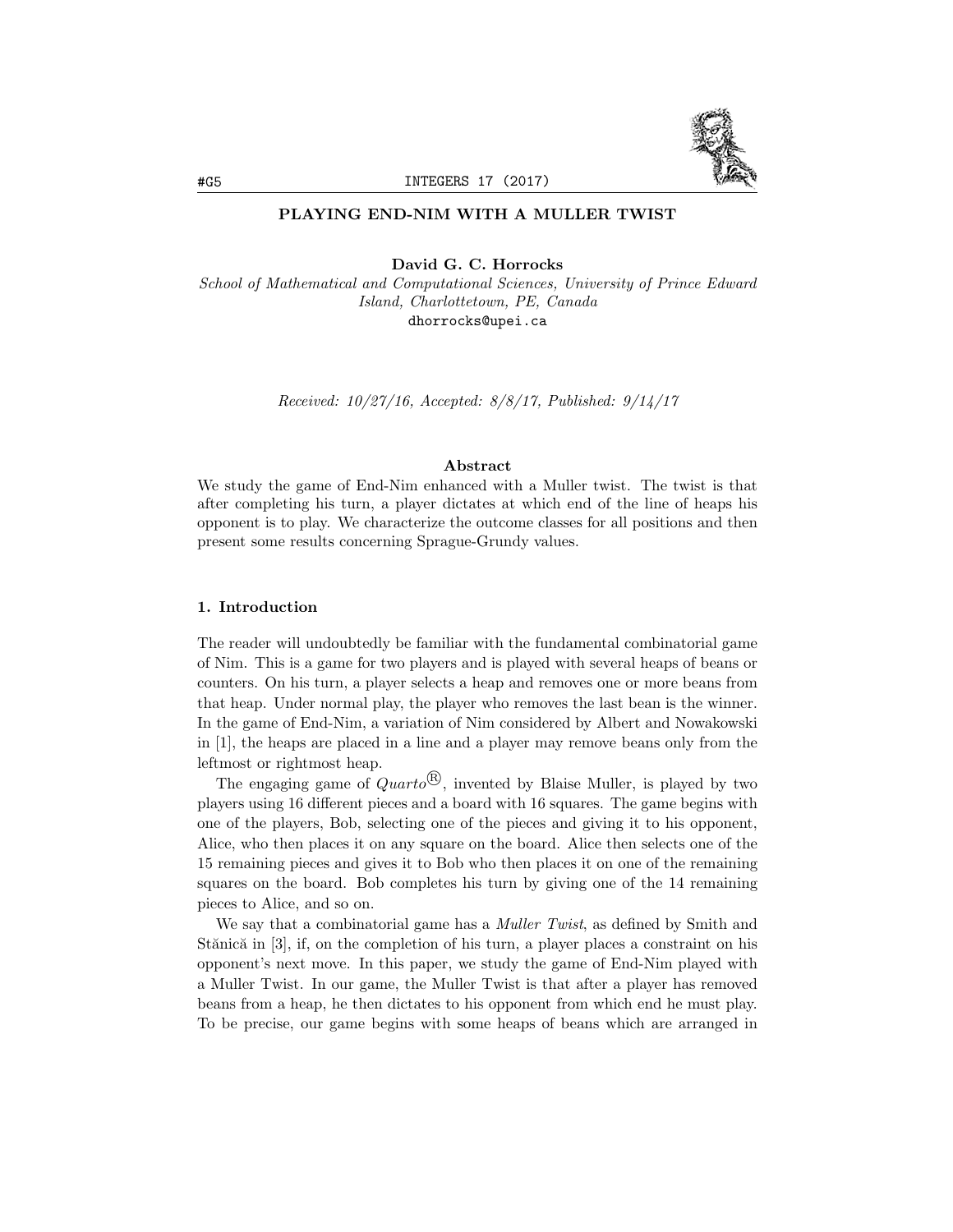### INTEGERS: 17 (2017) 2

a line. Play begins with Bob announcing to Alice in which heap, the leftmost or rightmost, she may play. Alice removes one or more beans from the specified heap and then completes her turn by announcing to Bob in which heap, the leftmost or rightmost, he is to play. The game continues in this fashion until the last bean is removed and the player who does so is declared the winner.

We find it more convenient to consider the following equivalent formulation in which the players always remove beans from the leftmost heap. However, after doing so, instead of specifying "left" or "right" for his opponent's next move, a player will either leave the remaining heaps as they are or reverse the order of the heaps. More precisely, a position in our game, which we call Muller End-Nim, is a sequence of positive integers. On his turn, a player reduces, or removes entirely, the first integer in the sequence. The player will then elect to either reverse the order of the sequence or to simply leave it as it is before play passes to his opponent. For example, given the position 3 7 1, a player will subsequently present one of the following 5 positions to his opponent:  $2 \, 7 \, 1$ ,  $1 \, 7 \, 2$ ,  $1 \, 7 \, 1$ ,  $7 \, 1$ , or  $1 \, 7$ . Finally, we make the assumption that, to start the game, the initial sequence has been given to the first player, by either the second player or a referee, with the directive to play in the leftmost heap.

We assume that the reader is familiar with basic concepts of combinatorial game theory such as outcome classes and Sprague-Grundy value, as described in [2]. Positions in the game are denoted simply by positive integers concatenated into strings such as 4 13 7 22 or *abc*. Exponentiation is used to express repetition so, for example,  $1^3$  denotes 1 1 1. We frequently use the symbol  $\omega$  to represent a string of heaps and  $\omega^T$  denotes the string obtained from  $\omega$  by reversing the order of the heaps. The Sprague-Grundy value of the position  $\alpha$  is denoted  $\mathcal{G}(\alpha)$  and for a set *S* of nonnegative integers, we use mex(*S*) to denote the minimum excluded value.

#### 2. Outcome Classes

In this section, we will characterize the *P*-positions of Muller End-Nim. To this end, we see first of all that a position must have 1 as its first heap to be in *P*.

## **Proposition 1.** *If*  $\alpha = a_1 a_2 \dots a_n$  *is*  $a$  *P-position then*  $a_1 = 1$ *.*

*Proof.* Suppose to the contrary that  $a_1 \geq 2$ . Then  $\gamma = 1a_2 \dots a_n$  is an option of  $\alpha$ and is therefore an  $\mathcal N$ -position. Thus  $\gamma$  has an option  $\theta \in \mathcal P$ . But every option of  $\gamma$  is also an option of  $\alpha$  so  $\theta \in \mathcal{P}$  is also an option of  $\alpha \in \mathcal{P}$  which is impossible. Therefore, we must have  $a_1 = 1$ .  $\Box$ 

We now characterize the *P*-positions.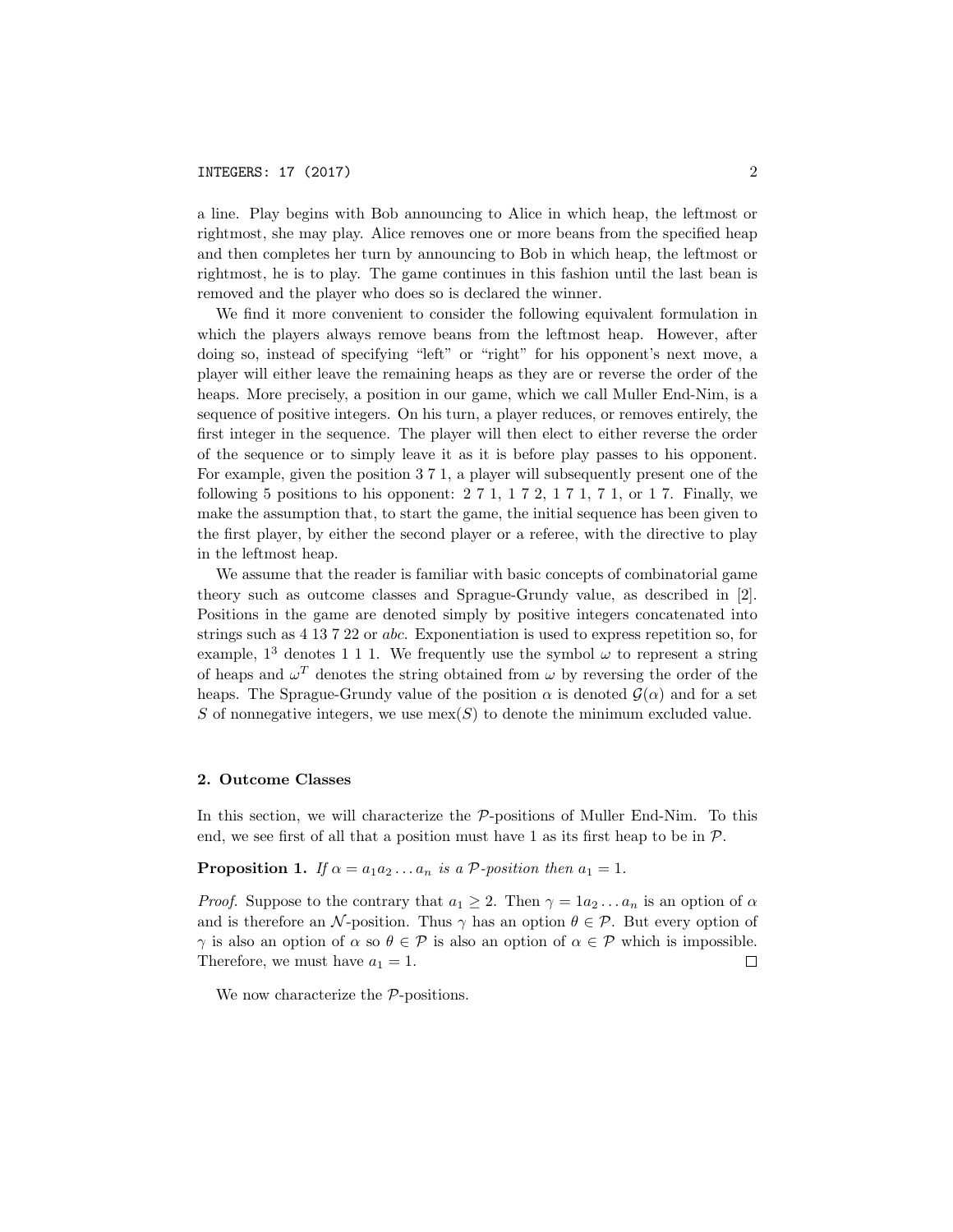INTEGERS: 17 (2017) 3

**Theorem 1.** The set of  $P$ -positions is precisely  $S = A \cup B$  where

$$
A = \{1^{2n} \mid n \ge 0\}
$$

*and*

$$
B = \{1^n \omega 1^m \mid n \ge 1, m \ge 0, n+m \text{ is odd, first and last heaps in } \omega \neq \emptyset \text{ are not } 1\}.
$$

*Proof.* Let  $\alpha$  be a nonempty position in *S*. We first show that every option of  $\alpha$ lies outside of *S*.

If  $\alpha \in A$  then  $\alpha = 1^{2n}$  for some  $n \geq 1$ . The sole option of this position is  $1^{2n-1}$ which is not in *S*.

If  $\alpha \in B$  then  $\alpha = 1^n \omega 1^m$  where  $n \ge 1$ ,  $m \ge 0$ ,  $n+m$  is odd, and  $\omega$  is a nonempty string whose first and last heaps are not 1. This position has two options, namely  $1^{n-1}\omega1^m$  and  $1^m\omega^T1^{n-1}$ , neither of which is in *S* since  $(n-1) + m$  is even.

Second, we now show that any position  $\beta \notin S$  has an option that lies in *S*.

In the first case, suppose that  $\beta$  begins with a 1. If  $\beta$  consists entirely of 1s then  $\beta = 1^{2r+1}$  for some  $r \geq 0$ . Now the only option of  $\beta$  is  $1^{2r}$  which is in *S*. On the other hand, if  $\beta$  has some non 1s then we may write  $\beta = 1^r \gamma 1^s$  where  $r \ge 1$ ,  $s \ge 0$ , and  $\gamma$  is a nonempty string that begins and ends with a non 1. Moreover, since  $\beta \notin S$ ,  $r + s$  must be even and thus at least two. Now if  $r > 2$  then the option  $1^{r-1}\gamma1^s$  is in *S*; otherwise, if  $r=1$ , then the option  $1^s\gamma^T1^{r-1}$  is in *S* since *s* would have to be at least 1.

In the second case, suppose that  $\beta \notin S$  does not begin with a 1. In this instance, we may write  $\beta = x\psi$  where  $x \ge 2$  and  $\psi$  is a string, possibly empty. We consider the three possibilities for  $\psi$ .

- (a) If  $\psi$  is empty then  $\beta = x$  and from this position we may move to the empty position which is in *S*.
- (b) If  $\psi$  is not empty and consists entirely of 1s then  $\beta = x1^r$  where  $r > 1$ . If r is odd then the option  $1^{r+1}$  is in *S*; otherwise *r* is even and we remove the first heap to obtain the option 1*<sup>r</sup>* which is in *S*.
- (c) If  $\psi$  is not empty and contains some non 1s then we may write  $\beta = x1^r \omega 1^s$ where  $r, s \geq 0$  and  $\omega$  is a nonempty string that begins and ends with a non 1. If  $r + s$  is even then reducing the first heap to 1 gives the option  $1^{r+1}\omega1^s$ which is in *S*. On the other hand, suppose that  $r + s$  is odd and consider two cases. If  $r \geq 1$  then removing the first heap leaves  $1^r \omega 1^s$  which is in *S*. Otherwise,  $r = 0$  so  $\beta = x\omega 1^s$  where *s* is odd. In this case, we remove the first heap and reverse the order of the remaining heaps to obtain the option  $1<sup>s</sup> \omega<sup>T</sup>$  which is in *S*.

The proof is now complete.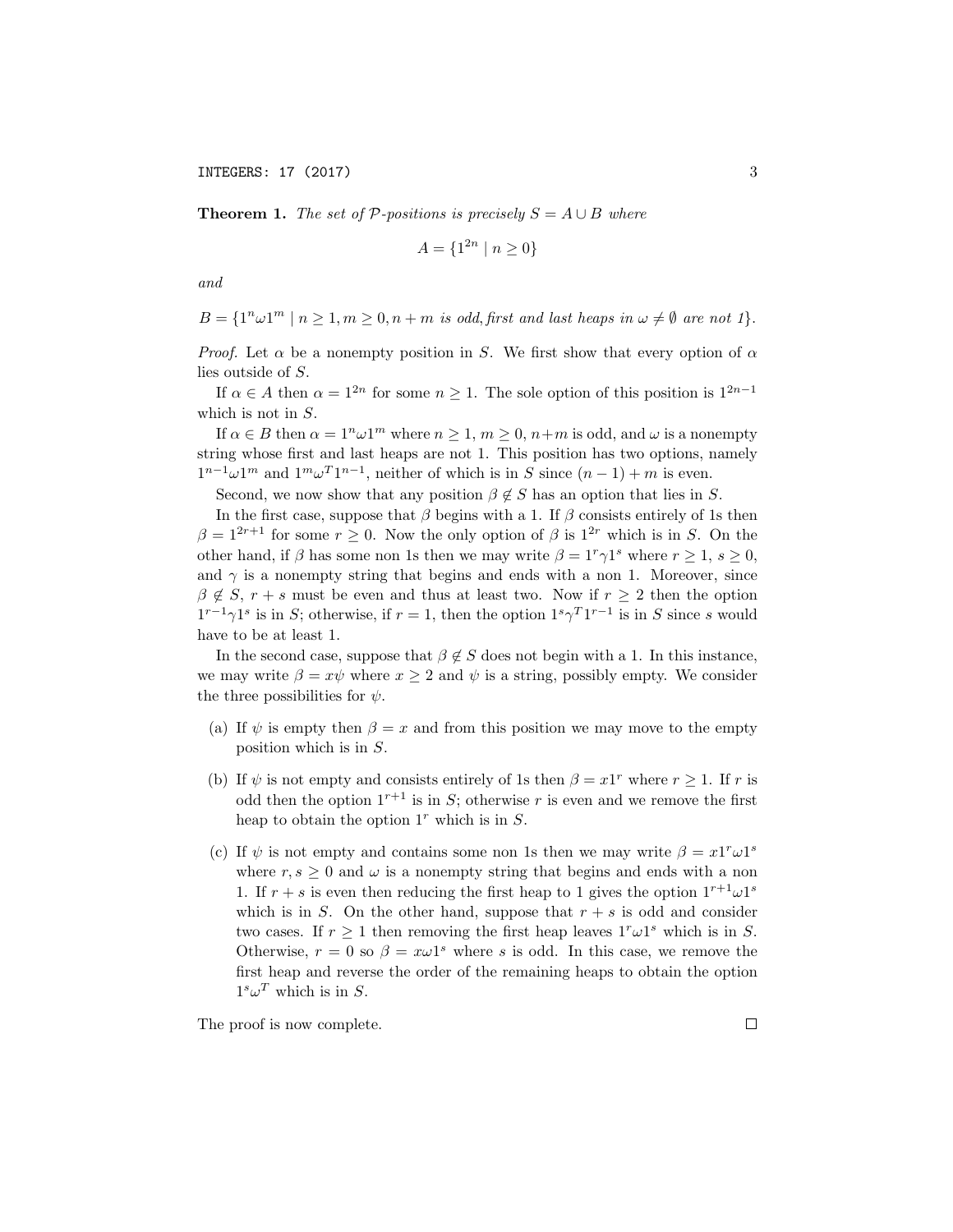#### 3. Sprague-Grundy Values

In this section, we consider the Sprague-Grundy values of Muller End-Nim positions. After first establishing some basic results, we then determine the value of every position having 2 or 3 heaps. Finally, we establish some results for positions having more than 3 heaps.

#### 3.1. Some Basic Results

We begin by determining the value of a position that consists only of a single heap.

**Theorem 2.** For all  $a \geq 1$ ,  $\mathcal{G}(a) = a$ .

*Proof.* The proof is by induction on *a*. Certainly  $\mathcal{G}(1) = 1$  since the only option from 1 is the empty position which has value zero.

Suppose that the result holds for all heaps of size less than  $a \geq 2$ . The options of the position *a* are  $a-1, a-2, \ldots, 1$  and the empty position which have values  $a-1, a-2, \ldots, 1$  and 0 respectively. Thus  $\mathcal{G}(a) = \max\{a-1, a-2, \ldots, 1, 0\} = a.$ 

Our next result gives the value of a position in which all the heaps are of size 1.

Proposition 2. *If n is a positive integer then*

$$
\mathcal{G}(1^n) = \left\{ \begin{array}{ll} 0 & n \text{ is even} \\ 1 & n \text{ is odd.} \end{array} \right.
$$

*Proof.* The proof is by induction on *n*. The result holds in the case  $n = 1$  since  $\mathcal{G}(1) = 1$  by Theorem 2.

Now consider the position  $1^n$  where  $n \geq 2$ . The only option of this position is  $1^{n-1}$ . If *n* is even then the value of  $1^{n-1}$  is 1 by the induction hypothesis so  $\mathcal{G}(1^n) = \max\{1\} = 0$ . Similarly, if *n* is odd then the value of  $1^{n-1}$  is 0 so  $\mathcal{G}(1^n) = 1$ .  $G(1^n) = 1.$ 

We now obtain upper and lower bounds for the value of a position that depend upon the size of the first heap.

Lemma 1. *Let G be a position having H as an option. If every option of H is also an option of G then*  $\mathcal{G}(G) > \mathcal{G}(H)$ *.* 

*Proof.* Let  $\mathcal{G}(H) = m$ . Then *H* has options of values  $0, 1, \ldots, m-1$ . Now, by hypothesis, *G* also has options of values  $0, 1, \ldots, m-1$  and also an option of value *m*, namely *H*. Thus, *G* has options of values  $0, 1, \ldots, m$  and so  $\mathcal{G}(G) \geq m + 1$ .  $\Box$ 

**Proposition 3.** If a is the first heap in a position  $\alpha$  then  $\mathcal{G}(\alpha) \geq a - 1$ .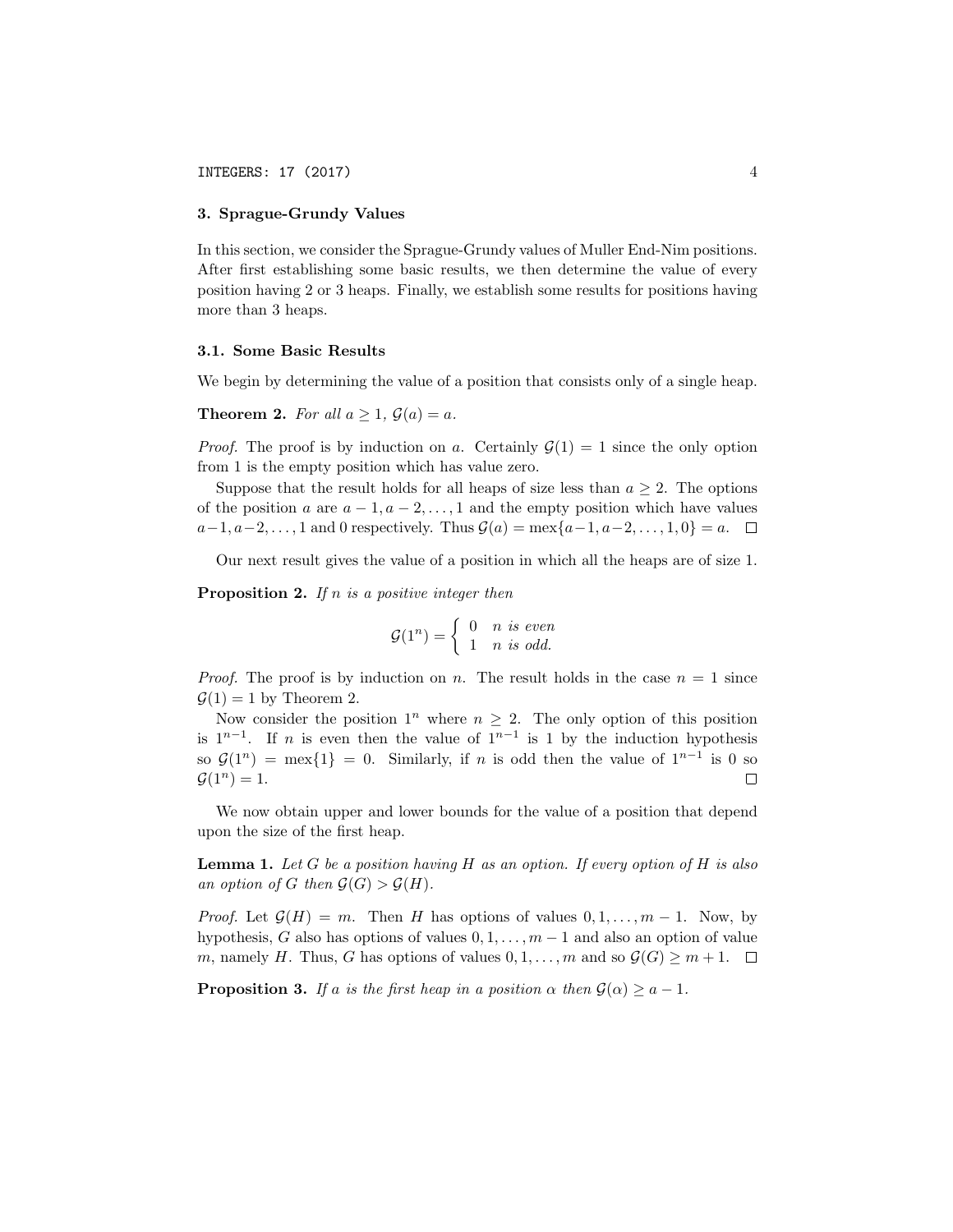*Proof.* We write  $\alpha = a\omega$  where  $a \ge 1$  and  $\omega$  is a string, possibly empty. The proof is by induction on *a*.

In the base case  $a = 1$ , the result holds since trivially  $\mathcal{G}(1\omega) \geq 0$ .

In the case  $a \geq 2$ , we note that  $\alpha = a\omega$  has  $\beta = (a-1)\omega$  as an option, and that every option of  $\beta$  is also an option of  $\alpha$ . By Lemma 1,  $\mathcal{G}(\alpha) > \mathcal{G}(\beta)$  and, by induction  $\mathcal{G}(\beta) > a - 2$  so  $\mathcal{G}(\alpha) > a - 1$ induction,  $\mathcal{G}(\beta) \ge a - 2$  so  $\mathcal{G}(\alpha) \ge a - 1$ .

Positions that achieve this lower bound for value are plentiful. Examples include 4 5, 2 7 4, 6 8 3 2 7, and 3 5 1 7 2 3.

**Proposition 4.** *If a is the first heap in a position*  $\alpha$  *then*  $\mathcal{G}(\alpha) \leq 2a$ *.* 

*Proof.* An option of  $\alpha$  is obtained by removing at least one and at most  $\alpha$  beans from the first heap and then possibly reversing the order of the remaining heaps. Thus there are at most 2*a* distinct options so the value of the position cannot exceed 2*a*.  $\Box$ 

There exist positions that achieve this upper bound for value. Examples include 3 5 3, 5 4 8 5, and 7 7 7 1 2 6.

The value of a position in which the first heap is of size one cannot exceed 2 by Proposition 4. Our next result shows that in fact the value of such a position is no more than 1.

Proposition 5. *The value of a position in which the first heap has size* 1 *is either* 0 *or* 1*.*

*Proof.* We consider positions of the form  $1\omega$  where  $\omega$  is any (possibly empty) string. The proof is by induction on the number of heaps in  $1\omega$ .

For the base case, the position  $1\omega$  consists only of the single heap 1. Since  $\mathcal{G}(1) = 1$ , the result holds in this case.

Now consider the position  $1\omega$  where  $\omega$  is not empty. This position admits only two options, namely  $\omega$  and  $\omega^T$ , so  $\mathcal{G}(1\omega) \leq 2$ . To complete the proof, we show that  $\mathcal{G}(1\omega) = 2$  is not possible.

Note that  $\mathcal{G}(1\omega) = 2$  if and only if the two options have the values 0 and 1. Without loss of generality, suppose that  $\mathcal{G}(\omega) = 0$  and  $\mathcal{G}(\omega^T) = 1$ .

Then  $\omega \in \mathcal{P}$  so by Theorem 1 either  $\omega = 1^{2p}$  for some  $p \ge 0$ , or  $\omega = 1^n z 1^m$  where  $n \geq 1, m \geq 0, n+m$  is odd, and *z* is a nonempty string that begins and ends with non 1s. In the first instance, we have  $\omega^T = 1^{2p} = \omega$  so  $\mathcal{G}(\omega^T)$  is also zero which is a contradiction.

In the second instance, we have  $\omega^T = 1^m z^T 1^n$ . If  $m \ge 1$  then  $\omega^T$  is also a *P*-position which contradicts  $\mathcal{G}(\omega^T) = 1$ . Thus we must have  $m = 0$  so  $\omega = 1^n z$ where *n* is odd and  $\omega^T = z^T 1^n$ .

Finally we show that  $\omega^T$  has an option of value 1 which will contradict  $\mathcal{G}(\omega^T) = 1$ . We consider two cases.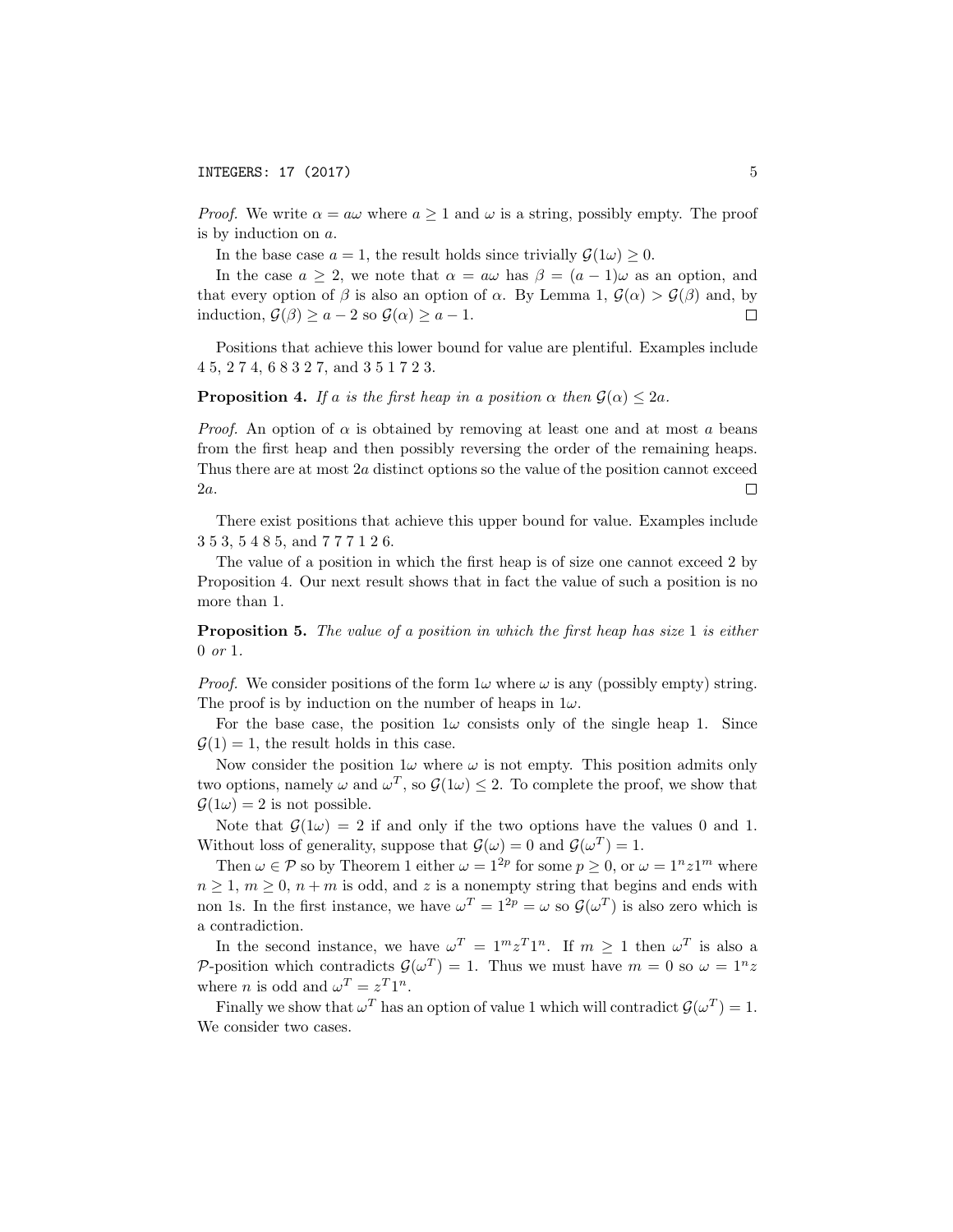Suppose in the first case that *z* consists of only a single heap so we may write  $\omega^T = b1^n$  where  $b \geq 2$  and *n* is odd. By clearing the first heap, we may move to the option  $1^n$  which has value 1 by Proposition 2.

In the second case, suppose that *z* has more than one heap, that is,  $z = z_1 z_2 \cdots z_r$ where  $z_1, z_2, \ldots, z_r$  are positive integers and both  $z_1$  and  $z_r$  are at least 2. Now  $\omega^T = z_r z_{r-1} \cdots z_1 1^n$  and by reducing the first heap to one, or by removing it all together, we may move to a position  $\alpha$  which begins with a 1 and is not a  $\mathcal{P}$ -position. Thus  $G(\alpha) \neq 0$  and as  $\alpha$  has fewer heaps than  $1\omega$ , by induction,  $G(\alpha)$  must be 1.<br>The proof is now complete. The proof is now complete.

#### 3.2. Two Heaps

In this section, we consider positions that are composed of exactly two heaps. The following table presents the values of the positions *ab* for  $1 \leq a, b \leq 9$ .

|                  |                |                | 2              | 3              | 4                                          | 5                | 6              | 7                | 8                | 9              |
|------------------|----------------|----------------|----------------|----------------|--------------------------------------------|------------------|----------------|------------------|------------------|----------------|
| $\boldsymbol{a}$ |                |                |                | $\overline{0}$ | $\boldsymbol{0}$                           | $\boldsymbol{0}$ | $\overline{0}$ | $\overline{0}$   | $\boldsymbol{0}$ | $\overline{0}$ |
|                  | $\overline{2}$ | 2              | 1              | $\mathbf 1$    | $\mathbf{1}$                               | $\overline{1}$   | $\mathbf{1}$   | 1                | $\mathbf{1}$     | $\overline{1}$ |
|                  | 3              | 3              | 3              | $\overline{2}$ |                                            | $\overline{2}$   | $\overline{2}$ | $\overline{2}$   | $\overline{2}$   | $\overline{2}$ |
|                  | $\overline{4}$ | 4              | $\overline{4}$ | $\overline{4}$ | $\begin{array}{c} 2 \\ 3 \\ 5 \end{array}$ | $\overline{3}$   | 3              | $\boldsymbol{3}$ | 3                | 3              |
|                  | $\overline{5}$ | $\overline{5}$ | $\overline{5}$ | $\overline{5}$ |                                            | $\overline{4}$   | $\overline{4}$ | 4                | $\overline{4}$   | $\overline{4}$ |
|                  | 6              | 6              | 6              | 6              | $\overline{6}$                             | $\,6$            | $\bf 5$        | $5\,$            | $\bf 5$          | $\overline{5}$ |
|                  | $\overline{7}$ | 7              |                | 7              | $\overline{7}$                             | $\overline{7}$   | 7              | 6                | 6                | 6              |
|                  | 8              | 8              | 8              | 8              | 8                                          | 8                | 8              | 8                | 7                | 7              |
|                  | 9              | 9              | 9              | 9              | 9                                          | 9                | 9              | 9                | 9                | 8              |

We now establish the pattern suggested by the above table.

Theorem 3. *Let a and b be positive integers. Then*

$$
\mathcal{G}(ab) = \begin{cases} a - 1 & \text{if } a \le b \\ a & \text{if } a > b \end{cases}.
$$

*Proof.* The proof is by induction on the value of  $a + b$ . In the base case  $a + b = 2$ with  $a = b = 1$ . The value of 11 is 0 by Proposition 2 and the result holds in this case.

We now suppose that  $a + b \geq 3$  and consider two cases.

First, suppose that  $a \leq b$ . If  $a = 1$  then the sole option of 1*b* is *b* which has value *b* by Theorem 2. Thus  $G(1b) = \max\{b\} = 0$  since  $b \ge 1$  and so the result holds when  $a = 1$ . If  $a \geq 2$  then the options of *ab* are comprised of  $S = \{kb \mid 1 \leq k \leq a-1\},\$  $T = \{bj \mid 1 \leq j \leq a-1\},\$  and *b*. By induction, the options in *S* have the values  $0, 1, \ldots, a-2$ , and those in *T* all have value *b*. Moreover,  $\mathcal{G}(b) = b$  so  $\mathcal{G}(ab) = \max\{0, 1, \ldots, a-2, b\} = a-1$  since  $b \geq a$ .

*b*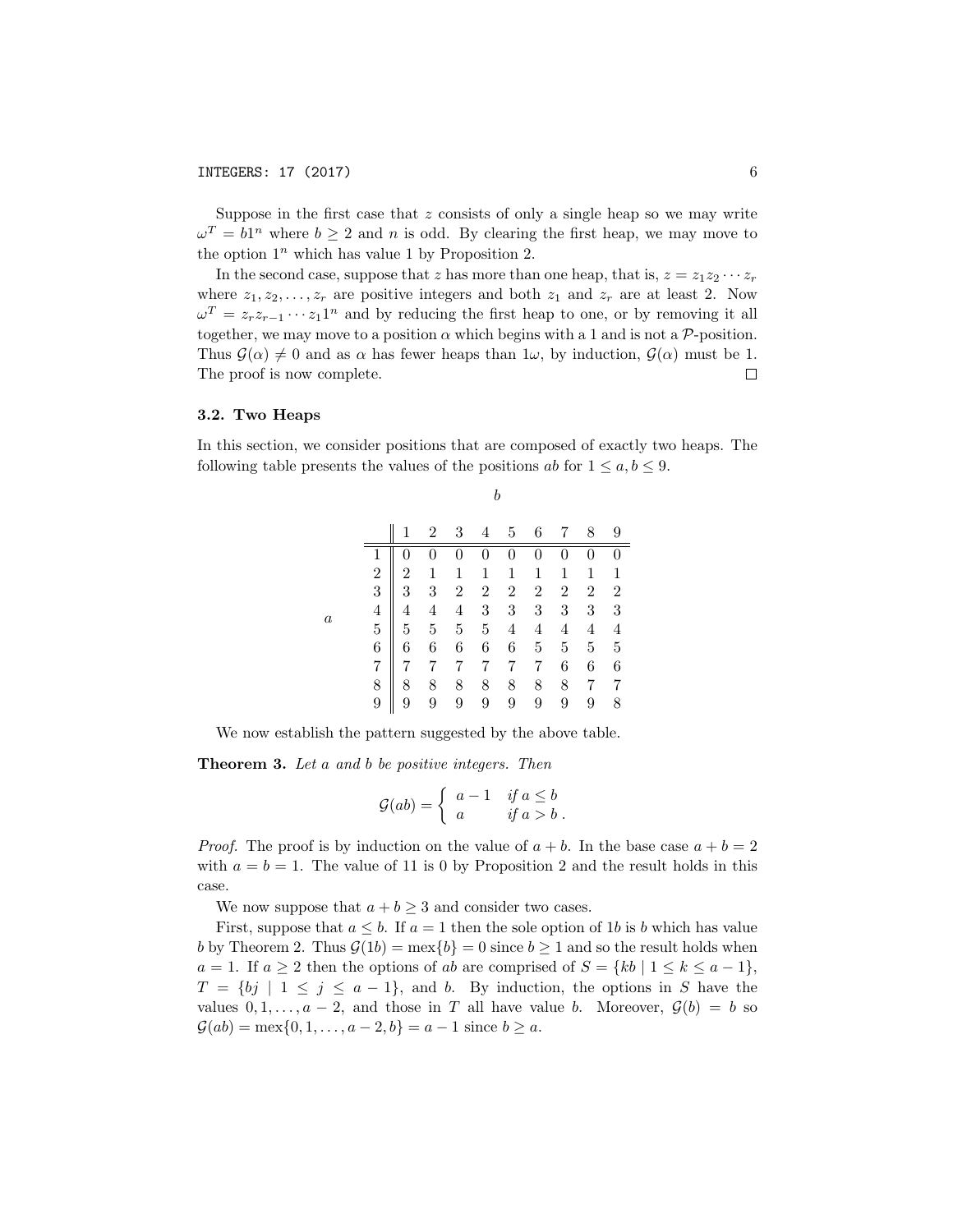Conversely, suppose that  $a > b$ . The options of *ab* are comprised of  $A = \{ib \mid b + c\}$  $1 \leq i \leq a-1$ ,  $B = \{jb \mid 1 \leq j \leq b\}$ ,  $C = \{bk \mid b \leq k \leq a-1\}$ ,  $D =$  $\{bl \mid 1 \leq l \leq b-1\}$ , and *b*. By induction, the values of the positions in *A* are  $a-1, a-2, \ldots, b+1$ , and those in *B* have values  $b-1, b-2, \ldots, 0$ . Each position in *C* has value  $b - 1$ , each position in *D* has value *b*, and  $\mathcal{G}(b) = b$ . Therefore,  $\mathcal{G}(ab) = \max\{0, 1, ..., a - 1\} = a$ .  $\mathcal{G}(ab) = \max\{0, 1, \ldots, a-1\} = a.$ 

#### 3.3. Three Heaps

In this section, we consider positions that are composed of exactly three heaps. As an example, the following table presents the values of the positions 4*ab* for  $1 \leq a, b, \leq 9.$ 

*b*

|         |                |                |                | 3              | 4                                               | 5                                     | 6                                             |                | 8                       | 9                                          |
|---------|----------------|----------------|----------------|----------------|-------------------------------------------------|---------------------------------------|-----------------------------------------------|----------------|-------------------------|--------------------------------------------|
| $\it a$ |                |                | 5              | $\overline{6}$ |                                                 | $\overline{4}$                        | $\overline{4}$                                | 4              | $\overline{\mathbf{4}}$ |                                            |
|         | $\overline{2}$ | $\overline{5}$ | $\overline{5}$ | $\overline{6}$ | $\frac{7}{7}$                                   | $\overline{4}$                        | $\overline{4}$                                | 4              | $\overline{4}$          | $\begin{array}{c} 4 \\ 4 \\ 4 \end{array}$ |
|         | 3              | $\overline{5}$ | 6              | $\frac{6}{7}$  | $\overline{7}$                                  | $\overline{4}$                        | $\overline{4}$                                | 4              | $\overline{4}$          |                                            |
|         | $\overline{4}$ | $\overline{5}$ | $\overline{6}$ |                | $\overline{4}$                                  | $\overline{4}$                        | $\overline{4}$                                | $\overline{4}$ | $\overline{4}$          | $\overline{4}$                             |
|         | $\overline{5}$ | $\overline{4}$ | 6              | 7              |                                                 |                                       |                                               | $\overline{3}$ | $\frac{3}{3}$           |                                            |
|         | $\overline{6}$ | $\overline{4}$ | $\overline{5}$ | 7              |                                                 | $\begin{array}{c} 3 \\ 3 \end{array}$ |                                               | $\overline{3}$ |                         |                                            |
|         | $\overline{7}$ | $\overline{4}$ | 5              | 6              | $\begin{array}{c} 8 \\ 8 \\ 8 \\ 7 \end{array}$ |                                       | $\begin{smallmatrix}3\3\3\3\end{smallmatrix}$ | 3              | 3                       | $\begin{array}{c} 3 \\ 3 \\ 3 \end{array}$ |
|         | 8              | 4              | $\overline{5}$ | 6              |                                                 | $\frac{3}{3}$                         |                                               | 3              | 3                       |                                            |
|         | 9              | 4              | 5              | 6              | $\overline{7}$                                  |                                       |                                               | $\overline{3}$ | 3                       |                                            |

The bottom right corner of the table suggests that the value of a position in which the first heap is smaller than the other two is simply one less than the size of the first heap. This is indeed the case and we may now prove it.

Proposition 6. *Let m be a positive integer. If a and b are positive integers with*  $a > m$  and  $b > m$  then  $\mathcal{G}(mab) = m - 1$ .

*Proof.* The proof is by induction on *m*.

For the base case  $m = 1$ , we note that, since  $a > 1$  and  $b > 1$ , the position  $1ab \in \mathcal{P}$  by Theorem 1. Therefore,  $\mathcal{G}(1ab) = 0$  and the result holds in the case  $m=1$ .

Now consider the position *mab* where  $m \geq 2$ . The options of this position are composed of  $S = \{iab \mid 1 \le i \le m-1\}$ ,  $T = \{baj \mid 1 \le j \le m-1\}$ , ab, and ba.

The values of the positions in *S* are  $0, 1, \ldots, m-2$  by induction. Moreover, by Proposition 3, the value of every position in *T* is at least  $b-1$ . Using the same result, we see that the values of *ab* and *ba* are at least  $a-1$  and  $b-1$ , respectively.

Finally, we note that  $a-1$  and  $b-1$  are both at least m since  $a > m$  and  $b > m$ . Thus the position *mab* has options having values  $0, 1, \ldots, m-2$  but it has no option of value  $m-1$  so we conclude that  $G(mab) = m-1$ . of value  $m-1$  so we conclude that  $\mathcal{G}(mab) = m-1$ .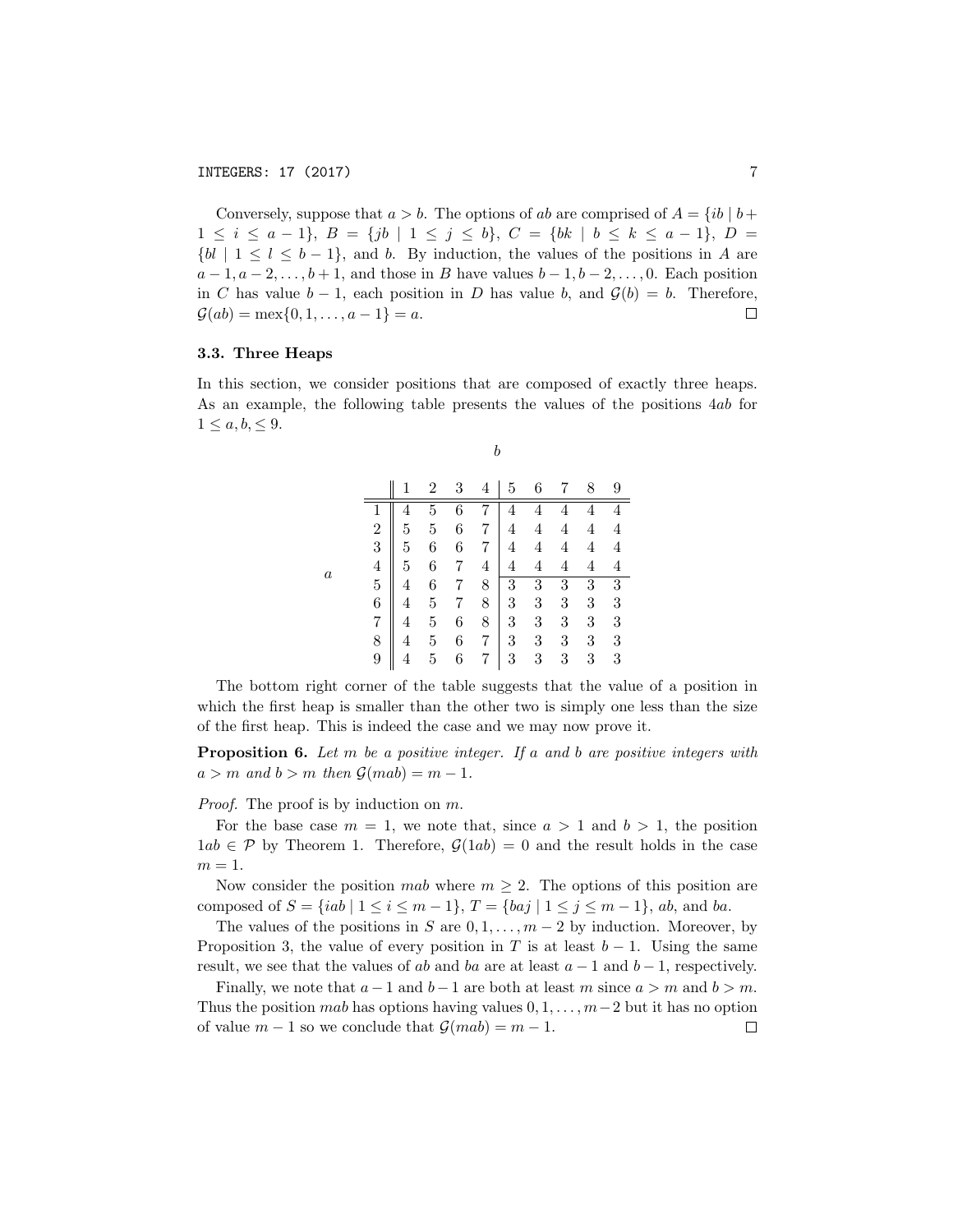From Proposition 3,  $m - 1$  is a lower bound for the value of the position *mab*. Our previous result, together with the next one, characterize all three heap positions that attain this bound.

**Proposition 7.** Let m, a, and b be a positive integers. If  $\mathcal{G}(mab) = m-1$  then  $a > m$  *and*  $b > m$ *.* 

*Proof.* Suppose that  $\mathcal{G}(mab) = m-1$ . Then, by Lemma 1 and Proposition 3, we have  $\mathcal{G}(kab) = k - 1$  for all  $1 \leq k \leq m$ . Since *ab* is an option of all these positions,  $\mathcal{G}(ab)$  must be at least *m*, and for the same reason,  $\mathcal{G}(ba) \geq m$ .

Now if  $a \leq b$  then, by Theorem 3,  $\mathcal{G}(ab) = a - 1$ . Thus  $a - 1 \geq m$  so  $a \geq m + 1$ and  $b \ge a \ge m + 1$ .

On the other hand, if  $a > b$  then  $\mathcal{G}(ba) = b - 1$  and so  $b - 1 \ge m$  which implies that  $b \ge m + 1$  and  $a > m + 1$ .

In either case,  $a > m$  and  $b > m$  as desired.

The following corollary follows immediately from Proposition 7 and Proposition 3.

Corollary 1. *Let m be a positive integer. If a and b are positive integers with*  $a \leq m$  *or*  $b \leq m$  *then*  $\mathcal{G}(mab) \geq m$ *.* 

Our next result establishes the pattern suggested by the top right corner of the table at the beginning of this section.

Proposition 8. *Let m be a positive integer. If a and b are positive integers with*  $a \leq m$  *and*  $b > m$  *then*  $\mathcal{G}(mab) = m$ *.* 

*Proof.* The proof is by induction on *m*.

In the base case  $m = 1$ , we consider a position of the form 11*b* where  $b \geq 2$ . By Theorem 1, this position is not in  $P$  so its value is nonzero. Therefore, by Proposition 5,  $\mathcal{G}(11b) = 1$  and the result holds when  $m = 1$ .

We now consider a position *mab* where  $a \leq m, b > m$ , and  $m \geq 2$ . The options of this position are composed of  $S = \{iab \mid a \le i \le m-1\}$ ,  $T = \{jab \mid 1 \le j \le a-1\}$ ,  $U = \{bak \mid 1 \leq k \leq m-1 \}, ab, \text{ and } ba.$ 

By induction, the values of the positions in *S* are  $m-1, m-2, \ldots, a$ . Moreover, the values of the positions in *T* are  $a-2$ ,  $a-3$ , ..., 0 by Proposition 6. Furthermore, since  $b > m$ , every position in *U* has value at least *b* by Corollary 1.

Finally, since  $a \leq m < b$ , we have  $\mathcal{G}(ab) = a - 1$  and  $\mathcal{G}(ba) = b$  by Theorem 3.

We see that the position *mab* has options of values  $0, 1, \ldots, m-1$  but, since  $b > m$ , it does not have an option of value *m*. Thus  $\mathcal{G}(mab) = m$ . □

We now turn our attention to the value of positions of the form *mab* where  $b \leq m$ . The table of values of the positions  $4ab$  is suggestive but the patterns are

 $\Box$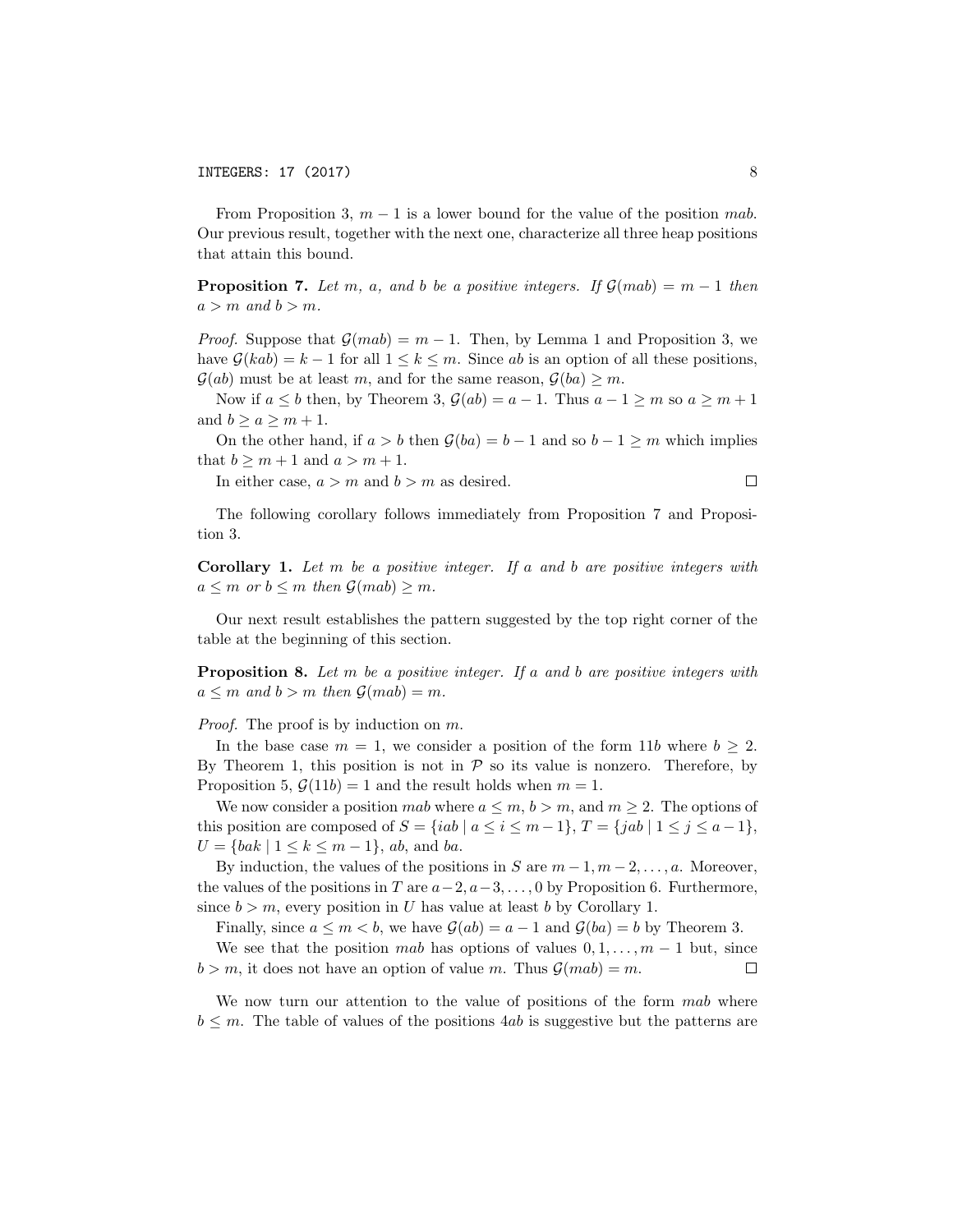more complicated than those established earlier for the case  $b > m$ . The next four propositions describe the values of the positions in which  $b \leq m$ .

Proposition 9. *Let m be a positive integer. If a and b are positive integers with*  $a \geq m + b$  *and*  $b \leq m$  *then*  $\mathcal{G}(mab) = m + b - 1$ *.* 

*Proof.* The proof is by induction on *m*.

For the base case  $m = 1$ , we consider a position of the form 1*a*1 where  $a \geq 2$ . By Theorem 1, this position is not in  $P$  so, by Proposition 5, its value is  $1 = 1 + 1 - 1$ and the result holds in this case.

Now consider a position  $\alpha = mab$  where  $m \geq 2$ ,  $a \geq m + b$ , and  $b \leq m$ . The options of  $\alpha$  are composed of  $S = \{iab \mid b \le i \le m-1\}$ ,  $T = \{jab \mid 1 \le j \le b-1\}$ ,  $U = \{bak \mid b+1 \leq k \leq m-1 \}, V = \{ bal \mid 1 \leq l \leq b \}, \text{ as well as } ab \text{ and } ba.$ 

By induction, the values of the positions in *S* and *V* are  $m + b - 2, m + b - 1$  $3, \ldots, 2b-1$  and  $2b-1, 2b-2, \ldots, b$ , respectively. Moreover, by Proposition 6, the values of the positions in *T* and *U* are  $0, 1, \ldots, b-2$ , and  $b-1$ , respectively. Since  $a > b$ , the values of *ab* and *ba* are *a* and  $b - 1$ , respectively, by Theorem 3.

Thus  $G(mab) = \max\{0, 1, ..., m + b - 2, a\} = m + b - 1$  as desired.  $\Box$ 

Proposition 10. *Let m be a positive integer. If a and b are positive integers with*  $b+1 \leq a \leq m+b-1$  and  $b \leq m$  then  $\mathcal{G}(mab) = m+b$ .

The proof is by induction on *m* and makes use of Proposition 6 and Proposition 9. We omit the details of the proof but instead illustrate with an example.

Consider the position 13 10 6.

By induction, the options 12 10 6*,* 11 10 6*, . . . ,* 6 10 6 have the values 18*,* 17*, . . . ,* 12 and, by Proposition 6, 5 10 6*,* 4 10 6*, . . . ,* 1 10 6 have the values 4*,* 3*, . . . ,* 0.

Each of the options 6 10 12*,* 6 10 11*, . . . ,* 6 10 7 has value 5 by Proposition 6, 6 10 6 and 6 10 5 have the values 12 and 11 respectively by induction, and 6 10 4*,* 6 10 3*,* 6 10 2*,* 6 10 1 have the values 9*,* 8*,* 7, and 6 by Proposition 9.

Finally, the options 10 6 and 6 10 have the values 10 and 5 respectively, by Theorem 3 and we conclude that  $G(13\ 10\ 6) = \max\{0, 1, ..., 18\} = 19$ .

Proposition 11. *For any positive integer m, the value of the position mmm is m.*

*Proof.* The proof is by induction on *m*.

From Proposition 2,  $\mathcal{G}(111) = 1$  so the result holds in the base case  $m = 1$ .

We now consider the position  $mmm$  where  $m \geq 2$ . The options of this position are composed of  $S = \{kmm \mid 1 \leq k \leq m-1\}, T = \{mmj \mid 1 \leq j \leq m-1\},\$ *mm*.

By Proposition 6, the values of the positions in *S* are  $\{0, 1, \ldots, m-1\}$ . Moreover, the values of the positions in *T* are  $\{m+1, m+2, \ldots, 2m-1\}$  by Proposition 10, and by Theorem 3, the value of  $mm$  is  $m-1$ .

Therefore,  $\mathcal{G}(mmm) = \max\{0, 1, ..., m-1, m+1, m+2, ..., 2m-1\} = m.$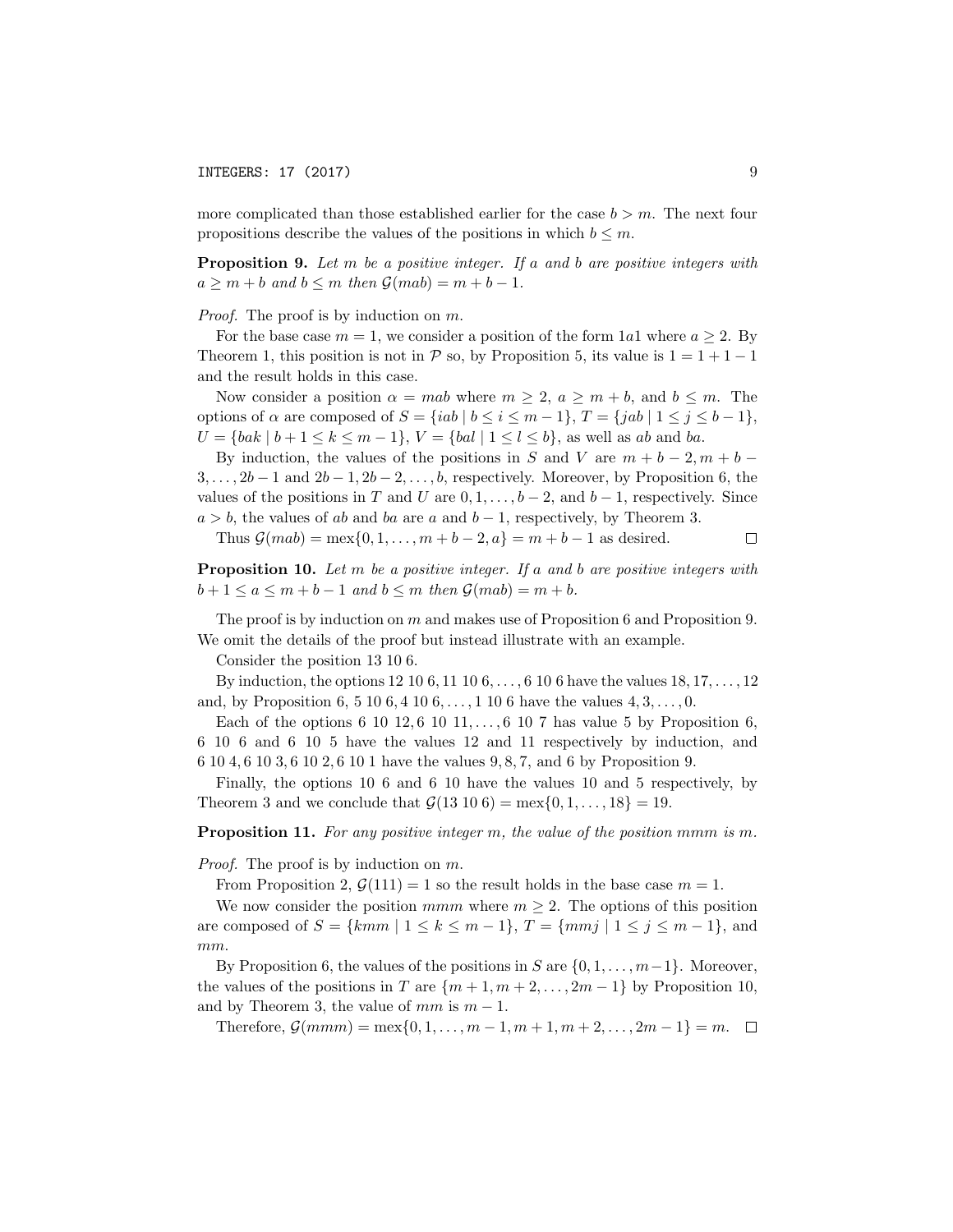INTEGERS: 17 (2017) 10

Proposition 12. *Let m be a positive integer. If a and b are positive integers such that*  ${a \le b-1}$  *and*  ${b \le m}$  *or*  ${a = b \text{ and } b \le m-1}$  *then*  $\mathcal{G}(mab) = m + b - 1$ *.* 

The proof is by induction on *m* and requires Proposition 6, Proposition 8, and Proposition 10. The details of the proof are omitted; the following example is perhaps more illustrative.

Consider the position 15 3 7 which satisfies the hypotheses.

Options 14 3 7 down to 7 3 7 have values 20 down to 13 by induction. Options 6 3 7 down to 3 3 7 have values 6 down to 3 by Proposition 8, and options 2 3 7 and 1 3 7 have values 1 and 0 respectively, by Proposition 6.

Each of the options 7 3 14 down to 7 3 8 has value 7 by Proposition 8. Options 7 3 7 down to 7 3 3 have values 13 down to 9 by induction, and options 7 3 2 and 7 3 1 have values 9 and 8 respectively by Proposition 10.

Finally, by Theorem 3,  $\mathcal{G}(3 7) = 2$  and  $\mathcal{G}(7 3) = 7$  and we see that  $\mathcal{G}(15 3 7) =$  $\max\{0, 1, \ldots, 20\} = 21.$ 

To summarize, we have determined the value of every position that has exactly 3 heaps and now restate our results in the following two theorems.

**Theorem 4.** Let m be a positive integer. If a and b are positive integers with  $b > m$ *then*

$$
\mathcal{G}(mab) = \begin{cases} m & \text{if } a \le m \\ m-1 & \text{if } a > m. \end{cases}
$$

**Theorem 5.** Let m be a positive integer. If a and b are positive integers with  $b \leq m$ *then*

$$
\mathcal{G}(mab) = \begin{cases} m+b-1 & \text{if } a \leq b-1 \\ m+b-1 & \text{if } a=b < m \text{ and } b < m \\ m & \text{if } a=b=m \\ m+b & \text{if } b+1 \leq a \leq m+b-1 \\ m+b-1 & \text{if } a \geq m+b. \end{cases}
$$

Earlier in this section, we characterized those positions *mab* which attained the lower bound of  $m-1$  for value. To conclude, we now present those positions which achieve the upper bound of 2*m*.

**Corollary 2.** Let  $m$ ,  $a$ , and  $b$  be positive integers. Then  $\mathcal{G}(mab) = 2m$  if and only *if*  $m \geq 2$ ,  $m + 1 \leq a \leq 2m - 1$ , and  $b = m$ .

#### 3.4. Several Heaps

We now turn our attention to positions with more than 3 heaps. We are not able to describe the value of all such positions, but can do so in some particular cases.

Our first result generalizes Proposition 6 to the case of more than 3 heaps.

**Proposition 13.** Let  $m$  be a positive integer and  $\omega$  a string, possibly empty. If a *and b are positive integers with*  $a > m$  *and*  $b > m$  *then*  $\mathcal{G}(mawb) = m - 1$ *.*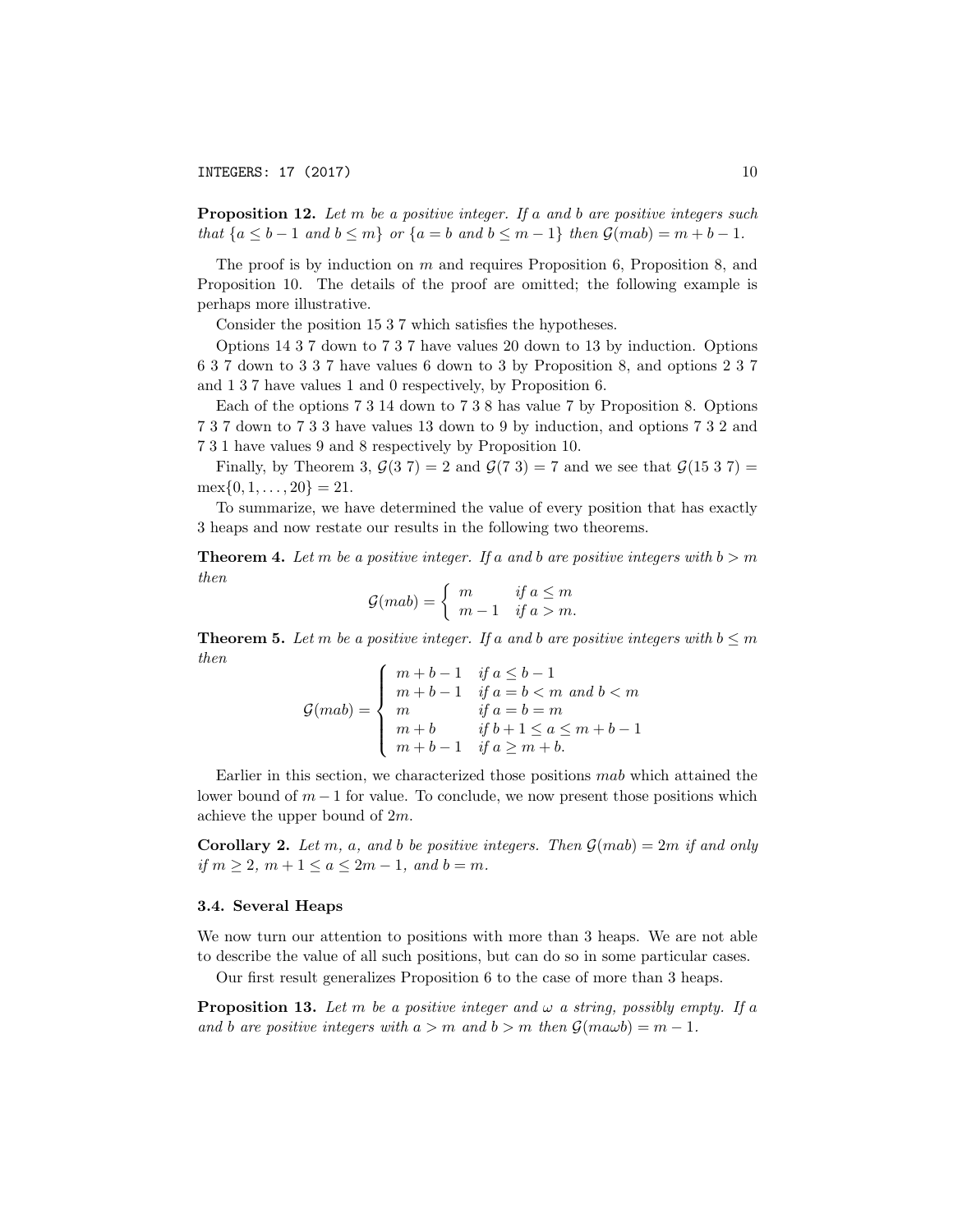*Proof.* The proof is by induction on *m*.

For the base case  $m = 1$ , we note that, since  $a > 1$  and  $b > 1$ , the position  $1a\omega b \in \mathcal{P}$  by Theorem 1. Therefore  $\mathcal{G}(1a\omega b) = 0$  and the result holds in the case  $m=1$ .

Now consider the position  $m\omega b$  where  $m \geq 2$ . The options of this position are  $S = \{ia\omega b \mid 1 \le i \le m-1\}, T = \{b\omega^T aj \mid 1 \le j \le m-1\}, a\omega b$ , and  $b\omega^T a$ .

The values of the positions in *S* are  $m-2, m-3, \ldots, 0$  by induction. Moreover, by Proposition 3, the value of every position in *T* is at least  $b-1$ , and the values of  $a\omega b$  and  $b\omega^T a$  are at least  $a-1$  and  $b-1$ , respectively.

Finally, since  $a > m$  and  $b > m$ , we have that  $a - 1$  and  $b - 1$  are both at least *m*. Thus the position  $m a \omega b$  has options having values  $0, 1, \ldots, m-2$  but it has no option of value  $m-1$  so we conclude that  $\mathcal{G}(m a \omega b) = m-1$ . option of value  $m - 1$  so we conclude that  $\mathcal{G}(m a \omega b) = m - 1$ .

The next result is a generalization of Proposition 8 to several heaps.

**Proposition 14.** Let m be a positive integer and  $\omega$  a nonempty string. If a and b *are positive integers with*  $a \leq m$  *and*  $b \geq m + 2$  *then* 

$$
\mathcal{G}(m a \omega b) = \begin{cases} m & \text{if } a < m \\ m \text{ or } m - 1 & \text{if } a = m. \end{cases}
$$

*Proof.* The proof is by induction on *m*. In the base case  $m = 1$ , the result holds since we must also have  $a = 1$  and the value of the position is either 0 or 1 by Proposition 5.

Consider now a position  $ma\omega b$  where  $m \geq 2$ ,  $a \leq m$ , and  $b \geq m + 2$ .

Suppose that  $a = m$ . The options of the position  $mm\omega b$  are comprised of  $A =$  ${k m \omega b \mid 1 \le k \le m-1}, B = {b \omega^T m j \mid 1 \le j \le m-1}, m \omega b$ , and  $b \omega^T m$ . By Proposition 13, the values of the positions in *A* are  $0, 1, \ldots, m-2$ . Moreover, by Proposition 3, the value of every position in *B* and the position  $b\omega^T m$  is at least  $b-1 \geq m+1$ . It remains to consider the value of  $m\omega b$  which, again by Proposition 3, is at least  $m-1$ . Finally, we see that  $\mathcal{G}(mm\omega b) = \max\{0, 1, \ldots, m-2, \mathcal{G}(m\omega b)\}\$ equals *m* if  $\mathcal{G}(m\omega b) = m - 1$  but  $m - 1$  if  $\mathcal{G}(m\omega b) \geq m$ .

On the other hand, suppose that  $a < m$ . The options of  $m a \omega b$  are comprised of  $S = \{ia\omega b \mid a \leq i \leq m-1\}, T = \{ja\omega b \mid 1 \leq j \leq a-1\}, U = \{b\omega^T ak \mid 1 \leq k \leq m-1\},$ *awb*, and  $b\omega^T a$ . By Proposition 13, the values of the positions in *T* are  $0, 1, \ldots, a-2$ and, by Proposition 3, every position in *U*, as well as  $b\omega^T a$ , has value at least  $b-1 \geq m+1$ . Moreover, by induction, the positions in *S* of the form *iawb* with  $a + 1 \le i \le m - 1$  have the values  $a + 1, a + 2, \ldots, m - 1$ .

It remains to consider the values of  $a \omega b$  and  $a \omega b$ . By induction, the value of *aawb* is either *a* or  $a - 1$ . Let  $\omega_1$  denote the first heap in the string  $\omega$ . If  $\omega_1 > a$ then  $\mathcal{G}(a\omega b) = a - 1$  by Proposition 13. On the other hand, if  $\omega_1 \leq a$  then, by induction,  $\mathcal{G}(a\omega b) = a$  or  $a - 1$ . (In the event that  $\omega_1$  is the only heap in the string  $\omega$  then we may make the same conclusions about  $\mathcal{G}(a\omega b)$  by using Theorem 4.) To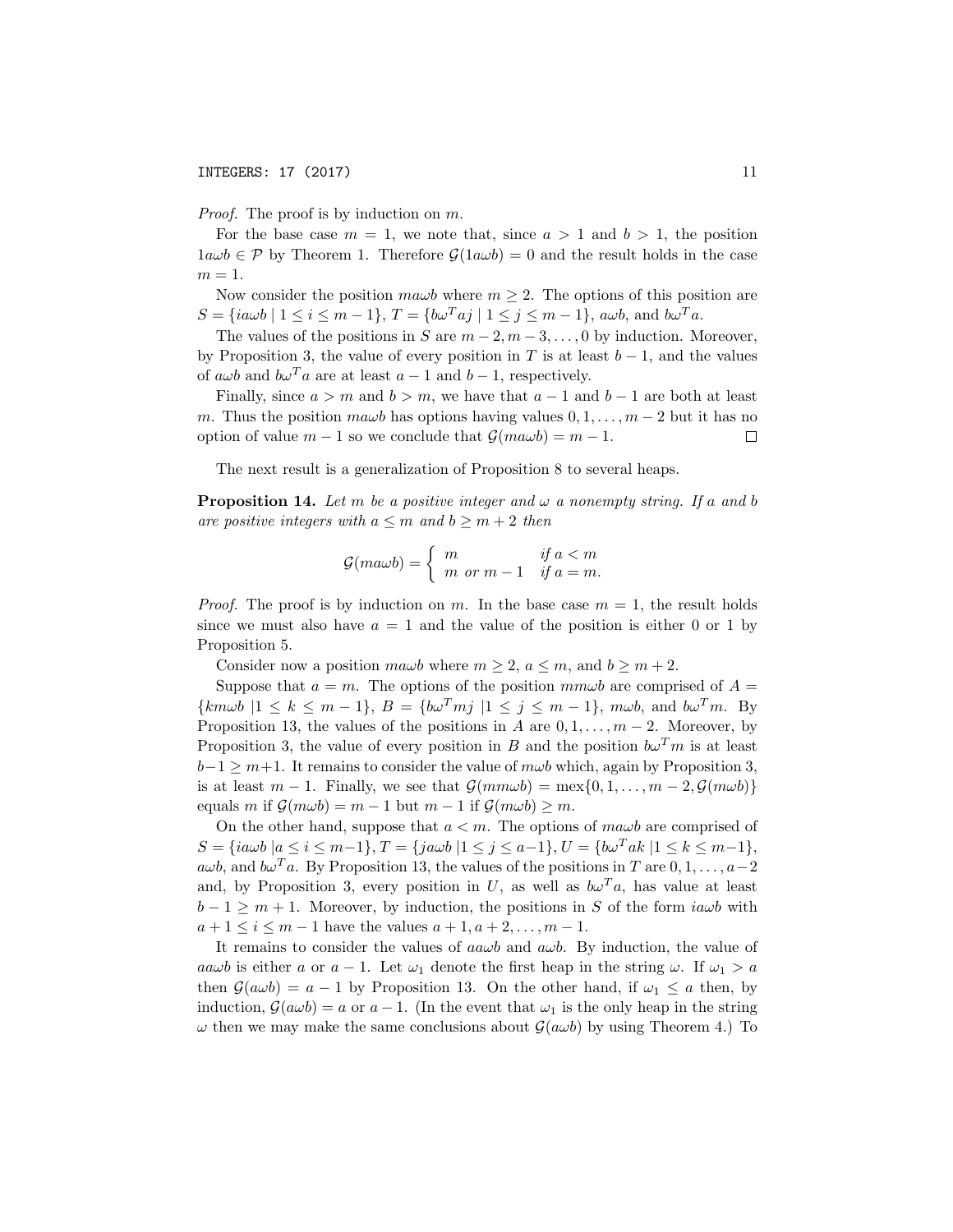summarize, each of the positions  $a\omega b$  and  $a\omega b$  has the value *a* or  $a-1$ . However,  $a\alpha\omega b$  and  $a\omega b$  cannot have the same value since the latter is an option of the former. Therefore, we must have  $\{\mathcal{G}(a\omega b), \mathcal{G}(a\omega b)\} = \{a-1, a\}.$ 

To conclude then, in the case  $a < m$ , the position  $m \omega b$  has options of values  $0, 1, \ldots, m-1$  but no option of value *m*. Thus  $\mathcal{G}(m \omega b) = m$ . □

We note that in the case  $a = m$  in the above result both possibilities may occur. For example,  $\mathcal{G}(2\ 2\ 1\ 4) = 1$  and  $\mathcal{G}(2\ 2\ 3\ 4) = 2$ .

Finally in this section, we consider positions in which the last heap is of size 1 and show that the value of such a position is closely related to the size of the first heap.

**Lemma 2.** Let  $\omega$  be a string, possibly empty. For any  $m \geq 2$ ,

$$
\mathcal{G}(m\omega 1) = \begin{cases} m+1 & \text{if } 2 \leq \mathcal{G}(\omega 1) \leq m \\ m & \text{otherwise.} \end{cases}
$$

*Proof.* The proof is by induction on *m*.

For the base case  $m = 2$ , we consider the position  $2\omega$ . From this position, we will move to one of the positions  $1\omega 1$ ,  $1\omega^T 1$ ,  $\omega 1$ , or  $1\omega^T$ . By Proposition 5, each of the positions  $1\omega 1$ ,  $1\omega^T 1$ , and  $1\omega^T$  has the value 0 or 1. Moreover, the positions  $1\omega 1$ and  $1\omega^T$  cannot have the same value because the latter is an option of the former. Thus  $\{\mathcal{G}(1\omega 1), \mathcal{G}(1\omega^T)\} = \{0, 1\}$  so the value of  $2\omega 1 = \max\{0, 1, \mathcal{G}(\omega 1)\}\$  which is 3 if  $\mathcal{G}(\omega 1) = 2$  and is 2 otherwise.

We now consider a position  $m\omega 1$  where  $m \geq 3$ . The options of this position are composed of  $A = \{r\omega 1 \mid 2 \le r \le m-1\}, B = \{1\omega^T s \mid 1 \le s \le m-1\},\$  $C = \{1\omega 1, 1\omega^T\}$ , and  $\omega 1$ . By Proposition 5, every position in *B* has value 0 or 1, and, as noted above, the values of the positions in *C* are precisely the set  $\{0,1\}$ .

For sake of clarity, let *v* denote  $\mathcal{G}(\omega 1)$ , the value of the position  $\omega 1$ .

Suppose that  $2 \le v \le m - 1$  and consider the values of the positions in *A*. By induction, we see that the position  $k\omega 1$  has value  $k+1$  if  $v \leq k \leq m-1$  and value k if  $2 \leq k \leq v-1$ . In other words, the values of the positions in *A* are precisely the set  $\{2,3,\ldots,m\}\setminus\{v\}.$  However, the value of  $\omega 1$  is v so  $\mathcal{G}(m\omega 1) = \max\{0,1,\ldots,m\} =$  $m + 1$ .

On the other hand, if  $v \leq 1$  or  $v \geq m$  then, by induction, the values of the positions in A are 2, 3, ...,  $m-1$  and so  $\mathcal{G}(m\omega 1) = \max\{0, 1, 2, ..., m-1, v\}$  which<br>equals  $m+1$  if  $v=m$  and m otherwise. equals  $m + 1$  if  $v = m$  and  $m$  otherwise.

**Theorem 6.** Let  $\omega$  be a string, possibly empty, and a be any positive integer. For *any*  $m \geq 2$ ,

$$
\mathcal{G}(m a \omega 1) = \begin{cases} m & \text{if } a = 1 \\ m+1 & \text{if } 2 \le a \le m-1 \\ m \text{ or } m+1 & \text{if } a = m \\ m & \text{if } a > m \end{cases}
$$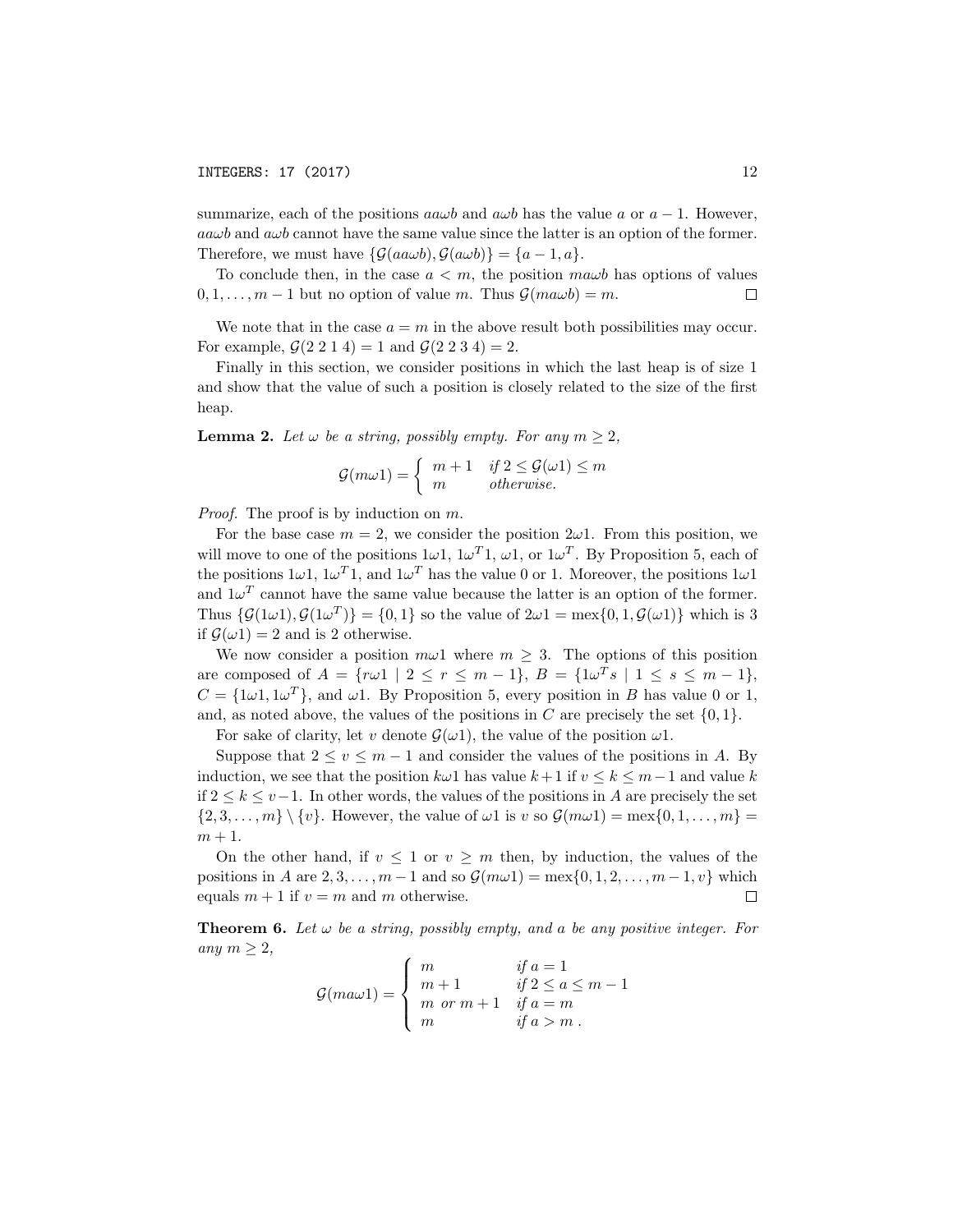*Proof.* By Lemma 2, the value of  $m \omega$ 1 is either *m* or  $m+1$  so in the case of  $a=m$ the result is immediate.

In the case  $a = 1$ , we have  $\mathcal{G}(1\omega 1) \leq 1$  by Proposition 5 so it follows that  $\mathcal{G}(m1\omega1) = m$  by Lemma 2.

Now suppose that  $a \geq 2$ . From Lemma 2, the value of  $a\omega 1$  is either a or  $a + 1$ . In particular, if  $a > m$  then  $\mathcal{G}(a\omega 1) > m$  so  $\mathcal{G}(ma\omega 1) = m$  by Lemma 2. Or, if  $2 \le a \le m - 1$  then  $2 \le \mathcal{G}(a\omega 1) \le m$  and applying Lemma 2 again, we obtain  $\mathcal{G}(ma\omega 1) = m + 1$ .  $\mathcal{G}(ma\omega 1) = m + 1.$ 

We note that in positions where the first two heaps are of the same size *m*, the value can be either *m* or  $m + 1$ . For example,  $G(2\ 2\ 1\ 1) = 3$  and  $G(2\ 2\ 2\ 1) = 2$ .

#### 4. Conclusion

Much more remains to be discovered about the values of positions in Muller End-Nim. We conclude by enumerating some possibilities for further research and make some conjectures suggested by numerical evidence.

- The most important and tantalizing question is to find a convenient way to determine the value of any position. It appears that, in general, the value of a position does not depend merely upon the initial and terminal heaps as in the case of Proposition 13. For example,  $G(684345) = G(686345) = 11$ yet  $\mathcal{G}(6\ 8\ 5\ 3\ 4\ 5) = 12$ .
- Proposition 4 gives a simple upper bound on the value of a position, namely double the size of the first heap. It appears, however, that a more refined upper bound may exist that depends upon the sizes of the first and last heaps.

**Conjecture 1.** Let a and b be positive integers and  $\omega$  any (possibly empty) *string. Then*  $\mathcal{G}(a\omega b) \leq a + b + 1$ *.* 

The positions analyzed by our computer program were limited to heaps of size 9 or less. With this restriction, the position 3 4 1 2 2 was the smallest found to meet this upper bound.

• By Proposition 3, we know that the value of any position is at least one less than the size of the first heap. We make the following conjecture regarding a necessary condition on those positions that attain this lower bound for value.

**Conjecture 2.** Let a and b be positive integers and  $\omega$  any (possibly empty) *string. If*  $\mathcal{G}(a\omega b) = a - 1$  *then*  $a - b \leq 1$ *.* 

Our computer program found that the position 5 4 2 4 was the smallest to meet the above bound.